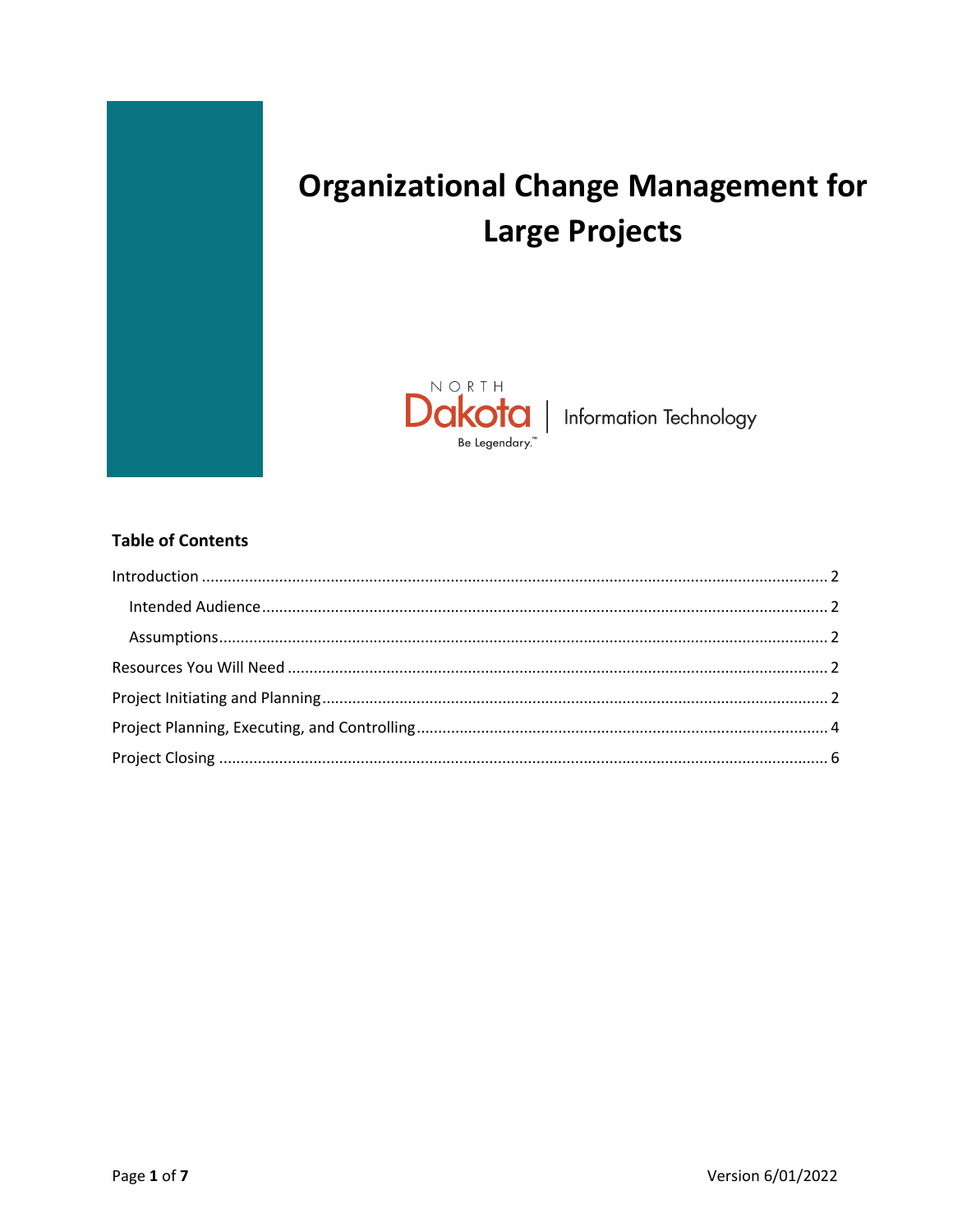# <span id="page-1-0"></span>Introduction

Team ND is embedding organizational change management (CM) into how initiatives and projects are delivered. CM is the application of a structured process for leading the people side of change to achieve the desired project outcomes.

Why? To better support adoption and sustainable change / results. To enhance the citizen experience and empower team members by strengthening state government's change capability.

Change Management activities should be incorporated into the typical large project life cycle of Initiating, Planning, Executing, and Closing. This life cycle applies to all ND large projects, regardless of the methodology being used (waterfall, agile, hybrid, etc.).

### <span id="page-1-1"></span>Intended Audience

This guide outlines the CM process and tools for staff who are leading large projects. This includes 'Major IT Projects' (budgets >\$500,000) and other large initiatives designated by a CXO to have CM incorporated.

Project Managers are the primary audience, but individuals leading change on a large project in other roles will benefit as well: Program Managers, Product Owners, Customer Service Managers, Managers, Team Leads, Business Analysts, and Scrum Masters.

### <span id="page-1-2"></span>**Assumptions**

- The user of this guide must have attended the Change Practitioner training course and have access to the Prosci Proxima tool.
- Even if the project is already in the execution phase, CM should still be integrated.

# <span id="page-1-3"></span>Resources You Will Need

- Your *Prosci Change Management Practitioner Program Workbook* and the *Practitioner Placement*. These are your detailed guidelines.
- *Proxima*, the *Knowledge Hub, and the Research Hub* in the Prosci Portal [\(https://store.prosci.com/customer/account/login/?uenc=aHR0cHM6Ly9wb3J0YWwucHJvc2NpLmN](https://store.prosci.com/customer/account/login/?uenc=aHR0cHM6Ly9wb3J0YWwucHJvc2NpLmNvbQ==)  $vbQ==$
- The example change management project (Finesta PEP) [https://proxima.prosci.com/projects/public?access\\_token=7-Yx24zqF\\_6s](https://proxima.prosci.com/projects/public?access_token=7-Yx24zqF_6s)

### <span id="page-1-4"></span>Project Initiating and Planning

**In parallel with development of the Project Charter and Project Plan**, complete the following activities in collaboration with the Primary Sponsor (and key team members where needed):

- 1. Identify the individual serving in the role as the Change Practitioner. **The Change Practitioner is responsible for leading the CM activities beginning with Step 3**.
	- a. If you, as a PM, are part of the Project Management Office (PMO) and will be performing the Change Practitioner role, ensure this is part of the Project Management estimate.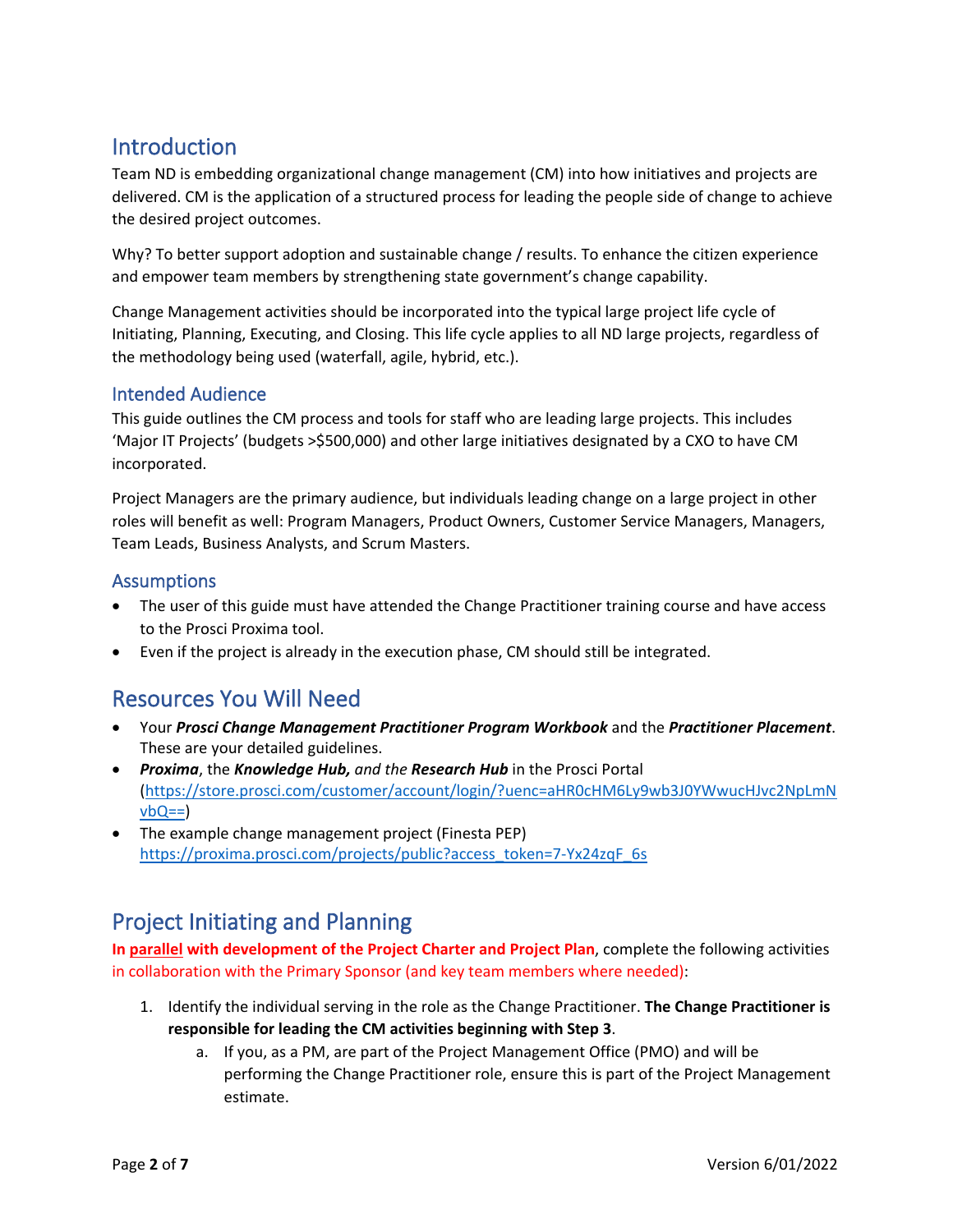- b. Note the agency could have a CM structure in place and want to use an agency Change Practitioner (highly encouraged, but you may need to provide coaching).
- c. If the Change Practitioner will not be you, you will still maintain a close working relationship with the Change Practitioner and account for his/her activities in the schedule.
- 2. Ensure the CM Sponsor and Change Practitioner attributes are populated under Project Information in ND VIEW.
- 3. PHASE 1 PREPARE CM APPROACH Workbook pages 47-108
	- a. Define Success  *What are we trying to achieve?*

#### **In Proxima:**

- i. Perform a PCT Assessment of the health of the project
- ii. Complete the "4 Ps"
- iii. Complete "The Value of CM"
- b. Define Impact  *Who has to do their jobs differently and how?*

#### **In Proxima:**

- i. Define Impacted Groups (Parent Impacted Groups are optional)
- ii. Assess Change Impact For each of the Impacted Groups you have entered:
	- Ensure you complete the 'Change Impact Assessment' AND the 'ADKAR Assessment' for each group, which you can toggle between at the top of that page.

| <b>Q</b> Proxima | s | <b>NDIT</b> |                                                   | $\bullet$ HELP $\bullet$ I |      |
|------------------|---|-------------|---------------------------------------------------|----------------------------|------|
|                  |   | Overview    | <b>Change Impact Assessment ADKAR Assessments</b> |                            | Risl |
| <b>DIT</b>       |   |             |                                                   |                            |      |

- For projects with many Impacted Groups, this activity in particular should include the Primary Sponsor and other key team members, even People Managers who may not be part of the project team.
- c. Define Approach  *What will it take to achieve success?*

#### **In Proxima:**

- i. Risk Complete the Risk Assessment
- ii. Resistance If known at this early point in the project, add anticipated resistance and tactics for applicable Impacted Groups
- iii. Resources Describe the Governance Model Structure
- iv. Roles
	- Complete the Roles Roster for *at least* the Core Roles
	- Add any pertinent Extend Roles into the Roles Roster
	- Sponsor Coalition
		- o Build a Sponsor Coalition Map on paper or in a tool such as Visio, just as you did on pages 93- in the Practitioner Program Workbook
		- o Add pertinent Sponsor Coalition Roles into the Roles Roster
- v. Roadmap
	- Enter Key Project Milestones, any Release Milestones, and ADKAR Milestone dates
	- Enter Group ADKAR Milestone dates (optional)
- d. **Deliverable: Change Management Strategy**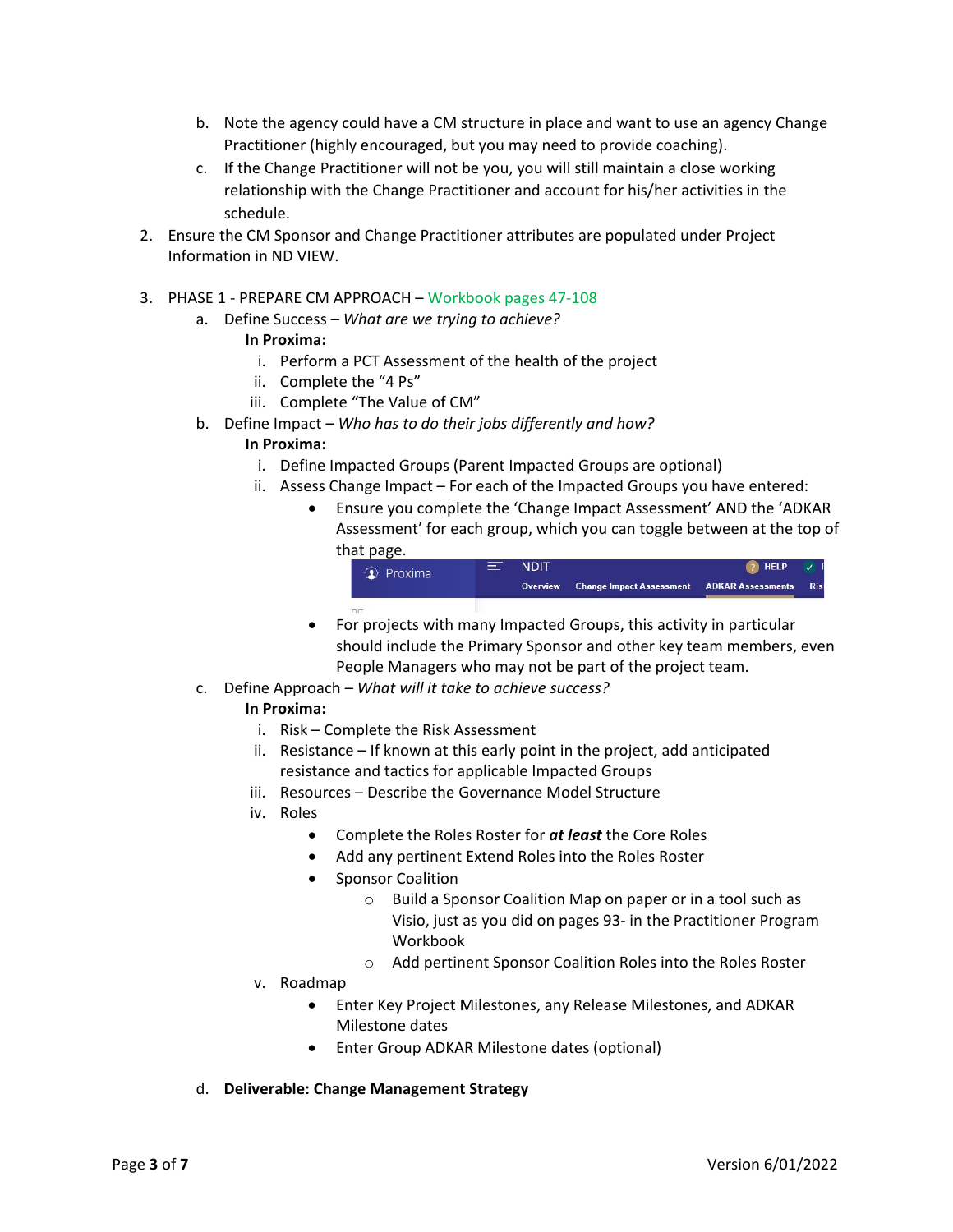- i. Customize the Change Strategy Presentation PowerPoint you developed in the Practitioner Program.
	- Leverage your findings from PHASE 1 PREPARE APPROACH
	- Reminder: you can download the images of the PCT and Risk grid. You can also export data from most screens into a CSV file.
	- What is your ask? Support, resources, Active/Visible sponsorship?
- ii. Present the Change Strategy to the Primary Sponsor and any other key stakeholders

## <span id="page-3-0"></span>Project Planning, Executing, and Controlling

As the project continues through Planning and enters the Execution phase, the ADKAR Blueprint and CM Plans should be developed.

**Generally, CM Plans DO NOT need to be finalized at the same time as the Project Plan. In most cases, the project will need to progress beyond Project Plan approval, into Execution, and through early analysis, design, and/or proof of concept activities before effective CM Plans can be built**.

**REMINDER: At the time you are developing the Project Plan (in the Project Plan template), you are only required to identify the Change Practitioner and complete Section 9: "Describe the change the project will create and who will be affected. Ideally, the change assessments will have been done prior to this project plan, or at least early conversations had with the agency to understand the changes and impacted people at a high level."**

- 1. PHASE 2 MANAGE CHANGE
	- a. Plan and Act *What will we do to prepare, equip, and support people?* Workbook pages 110-130

There are two approaches for capturing the tactics to help impacted employees through their ADKAR journey: the ADKAR Blueprint and CM Plans.

- i. Develop the ADKAR Blueprint (Overall Change) in *Proxima*
	- ADKAR Blueprint: A simple and scalable guide (oriented toward *people*), that enables the change practitioner to identify at a high level the milestone dates, expected gaps, and initial ideas for each of the ADKAR elements.
		- o The ADKAR Blueprint can be used to feed the CM Plans. Start with this. It is much better to have something, even basic, than get hung up in more detailed plans.
		- o Note: in contrast to the ADKAR Barrier Point, the Gauge Gap is an estimation of the expected *effort* to build each of the ADKAR elements for a particular change, whereas the barrier point is defined as the first ADKAR element that is insufficient and impedes change progress. The Barrier Point tells us *where* to focus our attention in order to make progress; the Gauge Gap tells us how much *effort* is required to make progress.
	- You can choose to build an ADKAR Blueprint (for the Overall Change), an ADKAR Blueprint by Group, or both.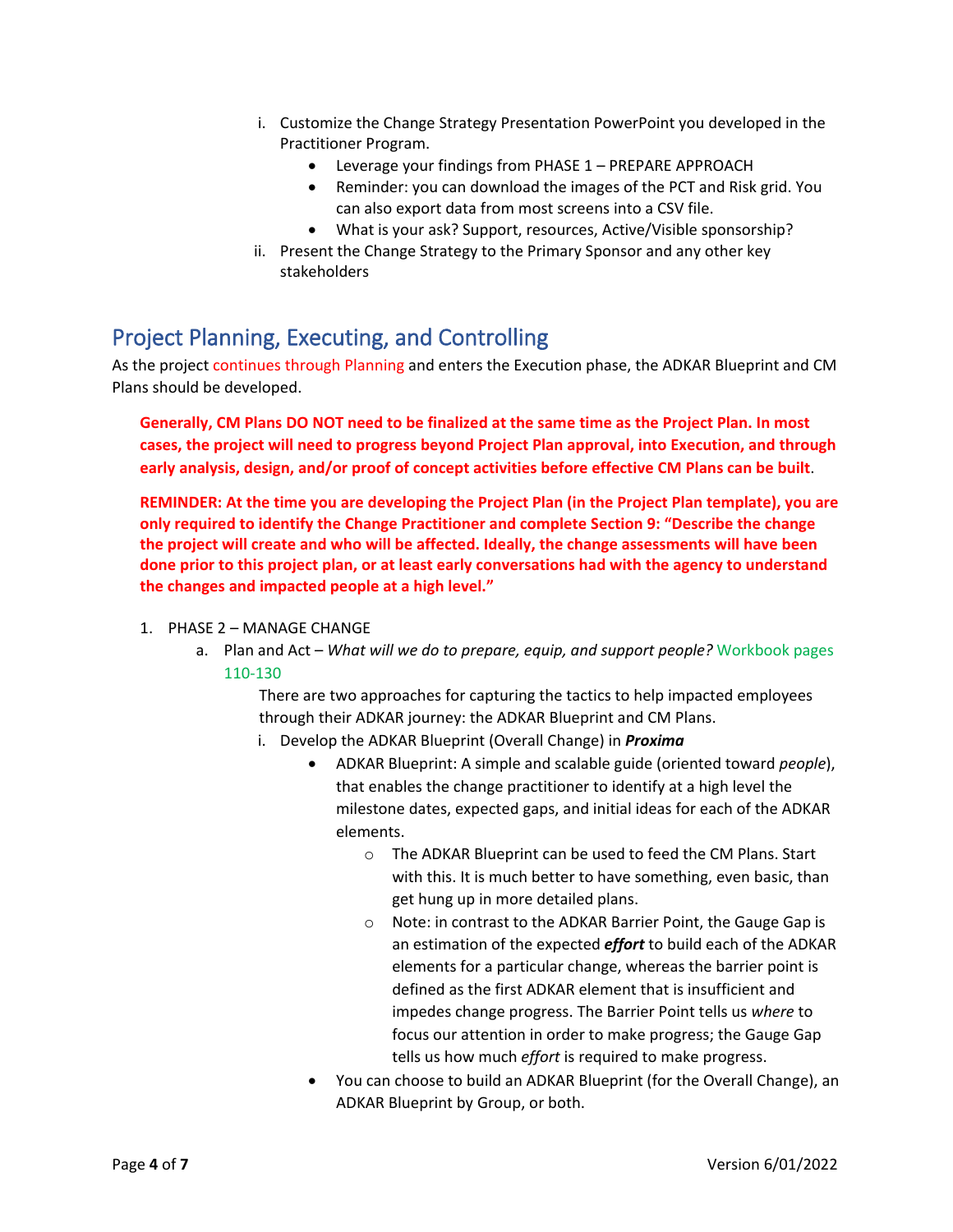- o It is recommended to *start* with the ADKAR Blueprint for Overall Change and think about those activities that would generally assist all of your impacted groups as they move through their ADKAR journey.
- o Note: the ADKAR milestone dates you identified in the Roadmap will carry through to the ADKAR Blueprint for Overall Change.
- o If you have significant differences in impact amongst your Impacted Groups, consider adding an ADKAR Blueprint by Group. Notice how you can toggle between Impacted Groups at the top.
	- i. Note: the activities you entered into the ADKAR Overall Blueprint carry forward into the ADKAR Blueprint by Group.
- o If you suspect you have differences at the individual employee level *within* the Impacted Groups, e.g., Barrier Points differ amongst those employees, consider using the ADKAR Dashboard survey tool in Proxima. Contact Jennifer or Justin for instructions on using this tool.
- ii. Build CM Plans in *Proxima* OR identify/add the activities into your NDVIEW project schedule and Project Communications Plan in the Project Plan.
	- CM Plans are a sequence of activities, oriented toward tasks, required *to help move individuals* through the ADKAR Model to achieve change success. The Core CM Plans are:
		- o Communications Plan
		- o Training Plan
		- o Sponsor Plan
		- o People Manager Plan
		- o Extend CM Plans (optional)
	- Resources for identifying activities to support an effective Primary Sponsor:
		- o [5 Tactics for Engaging Effective Sponsors \(prosci.com\)](https://blog.prosci.com/5-tactics-for-engaging-effective-sponsors)
		- o [Change Sponsor: Key Activities and Common Mistakes](https://blog.prosci.com/change-sponsor-key-activities-and-common-mistakes)  [\(prosci.com\)](https://blog.prosci.com/change-sponsor-key-activities-and-common-mistakes)
		- o [3 Reasons Executives Fail at Sponsorship \(prosci.com\)](https://blog.prosci.com/3-reasons-executives-fail-at-sponsorship)
		- o [Sponsor Checklist for Change Management \(prosci.com\)](https://www.prosci.com/resources/articles/sponsor-checklist-for-change-management)
- b. Implement the ADKAR Blueprint and/or CM Plans as part of Project Execution
- c. Track Performance (as part of Project Control) *How are we doing?* Workbook pages 135-142
	- i. There are three levels of performance measurement:
		- Organizational Performance is focused on achieving results and outcomes and assessed by using the PCT Assessment and answering the questions, "What is the health of the initiative and did the initiative deliver what was expected?"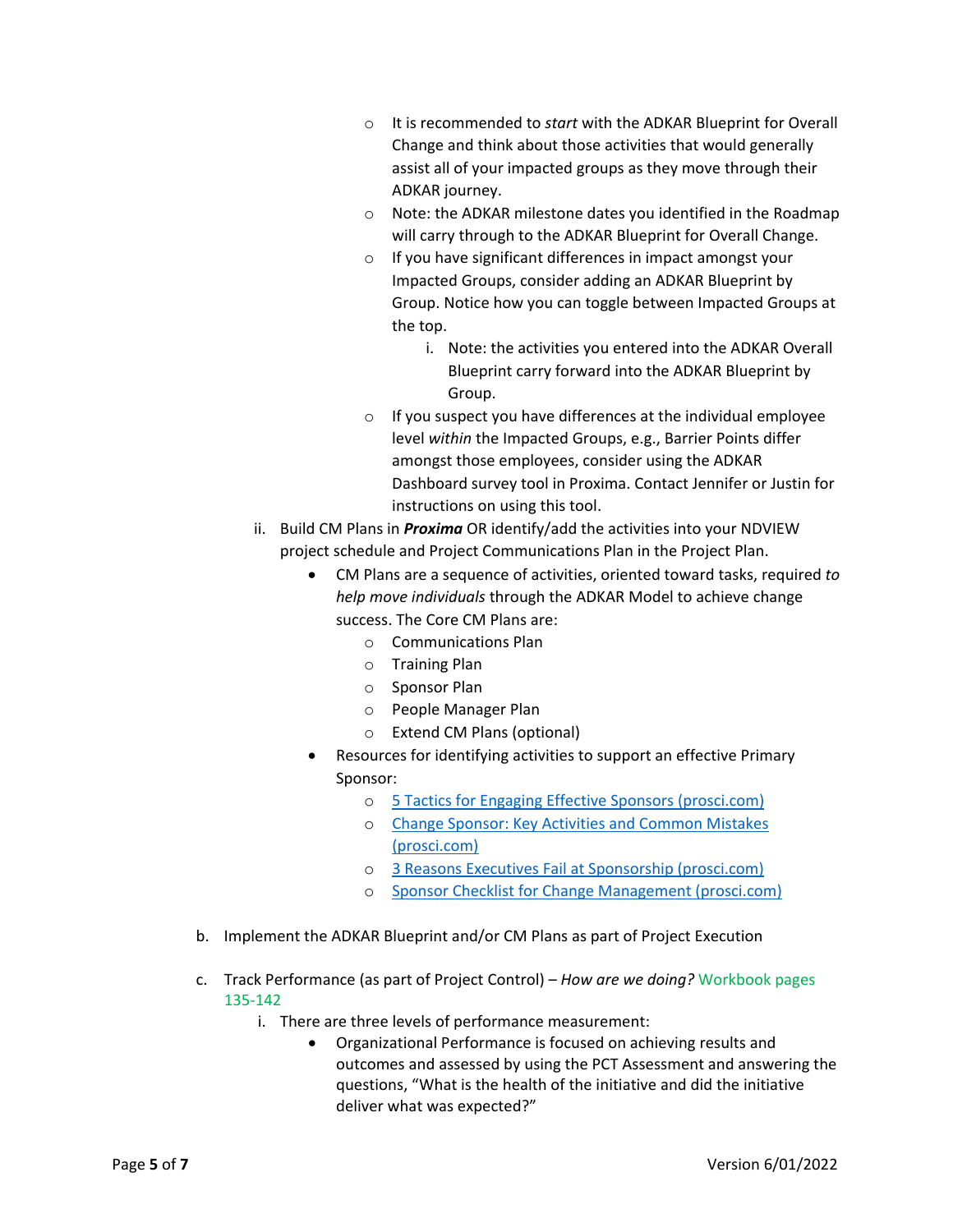- Individual Performance is focused on achieving adoption and usage and assessed by using the ADKAR Assessment and answering the question, "How effectively are impacted individuals adopting to the change?"
- CM Performance is focused on achieving effective CM and assessed by using CM Performance Reports and answering the question, "How well did/are we doing change management?"

Organizational performance and individual performance measure outcomes. CM performance measures activity.

- ii. **In Proxima:**
	- Under Track Performance/Organizational Performance add/plan future PCT Assessments under Organizational Performance
	- Under Define Impact/Assess Change Impact-Impacted Groups add/plan future ADKAR Assessments for each Impacted Group
	- Under Track Performance/CM Performance add/plan future Change Management Performance Reports
	- View the Tracking Calendar under Track Performance
		- o By expanding each level and zooming in/out, you will see all planned and completed performance monitoring dates
	- Complete PCT Assessments, ADKAR Assessments, and CM Performance Reports as scheduled
- d. Adapt Actions *What adjustments do we need to make?* Workbook pages 160-170
	- i. Decide if action is required
	- ii. Prepare adaptive actions
	- iii. Take adaptive actions
	- iv. Continue to track and adapt

You need to Track Performance and identify strengths and opportunities as a prerequisite to applying Adapt Actions.

#### e. **Deliverable: Master Change Management Plan**

i. By completing the PHASE 2 steps above, your Master Change Management Plan is complete in Proxima!

### <span id="page-5-0"></span>Project Closing

- 1. PHASE 3 SUSTAIN OUTCOMES Workbook pages 173-198
	- a. Review Performance *Now, where are we? Are we done yet?*
		- i. Review initiative progress
		- ii. Review ADKAR outcomes
		- iii. Review CM activities
		- iv. Document lessons learned
	- b. Activate Sustainment *What is needed to ensure the change sticks?*
		- i. Identify gaps, goals, and priorities
		- ii. Develop sustainment actions, roles, and timeline
		- iii. Prepare and activate roles